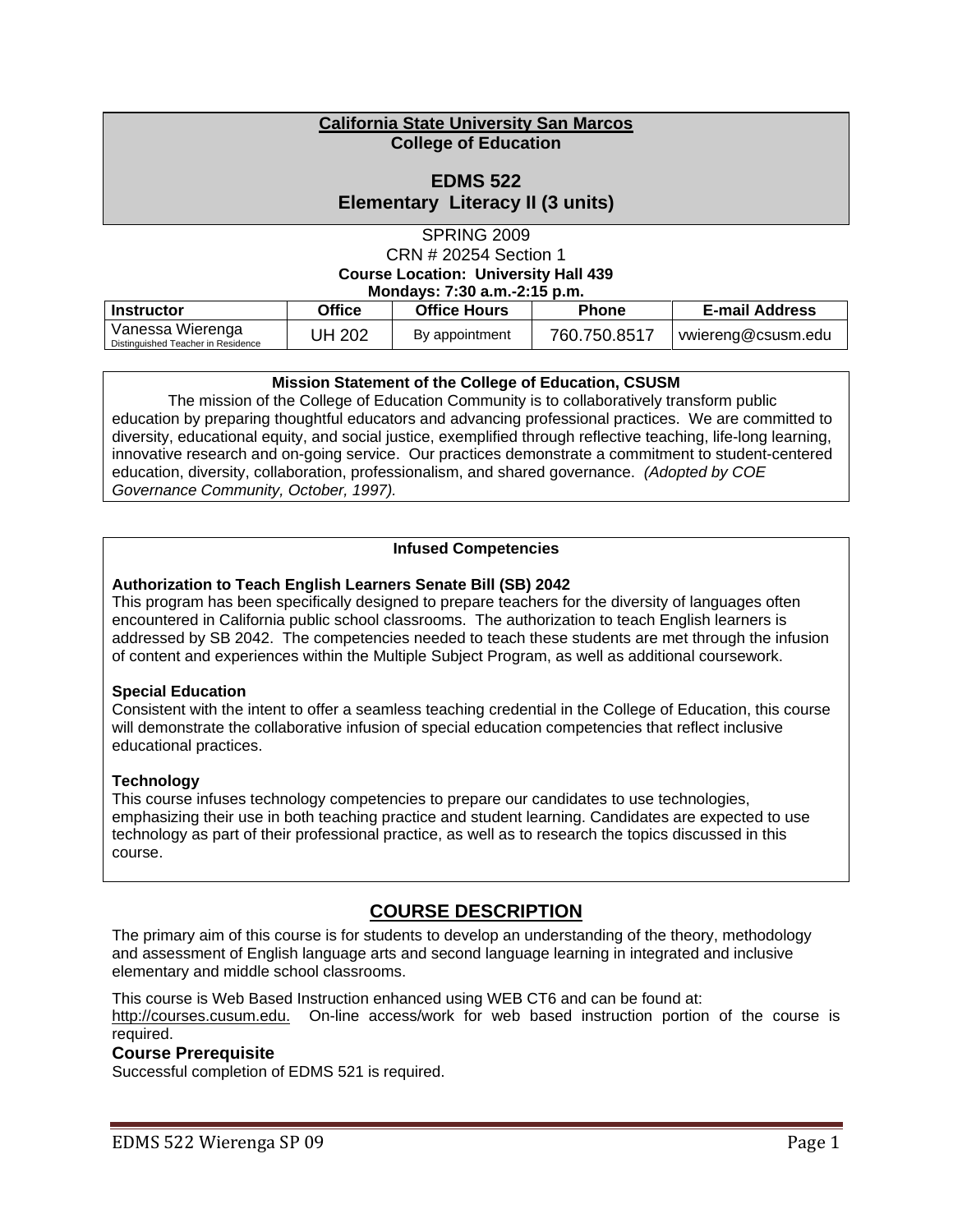# **Standards Alignment:**

The course objectives, assignments, and assessments have been aligned with the CTC standards for Multiple Subjects Credential. Please be sure to incorporate artifacts from this class into your final comprehensive portfolio. The following standards are a primary emphasis for this course:

Standard 3 – Relationship between theory and practice

Standard 4 – Pedagogical thought and reflective practice

Standard 5 – Equity, Diversity & Access to the Core Curriculum

Standard 7 – Equity, Preparation to Teach Reading Language Arts

# **Course Objectives**

### **KNOWLEDGE—Teacher candidates will:**

- Gain an understanding of how a first and second language is acquired.
- Gain an understanding of the reading process and its relationship to thought, language and learning.
- Gain understanding of how people learn to read and write in their first and second languages.
- Become familiar with current approaches to the teaching of reading and writing and the theoretical bases of such approaches.
- Become familiar with current approaches to the teaching of reading and writing in culturally and linguistically diverse elementary school classrooms.
- • Become familiar with classroom diagnostic techniques and evaluation procedures.
- Become familiar with current approaches to the teaching of reading and writing to children with special learning needs.

### **SKILLS—Teacher candidates will:**

- Become sensitive observers of children's language using behaviors.
- Analyze children's reading/writing behavior as basis for making instructional decisions.
- Translate the results of formal and informal assessment of children's reading and writing behaviors into instructional plan.
- Develop the ability to select appropriate materials and instructional strategies to meet the individual needs of students.
- Learn how to organize the classroom for teaching, reading, and writing to culturally and linguistically diverse populations.

### **ATTITUDES AND VALUES—Teacher candidates will:**

- Develop an appreciation for the natural language abilities children possess for processing and producing print.
- Develop an appreciation for the need and value of integrating reading and writing into all areas of the curriculum.
- • Affirm the importance of a rich environment for an effective language arts program.
- Develop a sensitivity to and appreciation for culturally and linguistically diverse learners.
- Develop a sensitivity to and appreciation for the importance of reading and writing for students' own personal and professional growth.
- • **Develop a respect for each student his/her abilities and background and the student's right to instruction that meets his/her individual needs. COURSE REQUIREMENTS**

**College of Education Attendance Policy:** Due to the dynamic and interactive nature of courses in the College of Education, all students are expected to attend all classes and participate actively. Absences and late arrivals/early departures will affect the final grade. The COE attendance policy states, "At a minimum, students must attend 80% of class time, or s/he may not receive a passing grade for the course at the discretion of the instructor. Individual instructors may adopt more stringent attendance requirements." (*Adopted by the CE Governance Community, December, 1997)* 

 **In this section of EDMS 522, the following attendance policy will apply: 1**. Missing more than 1 class meeting will result in the reduction of one letter grade.

**2.** Arriving late or leaving early on more than two occasions will result in the reduction of one letter grade.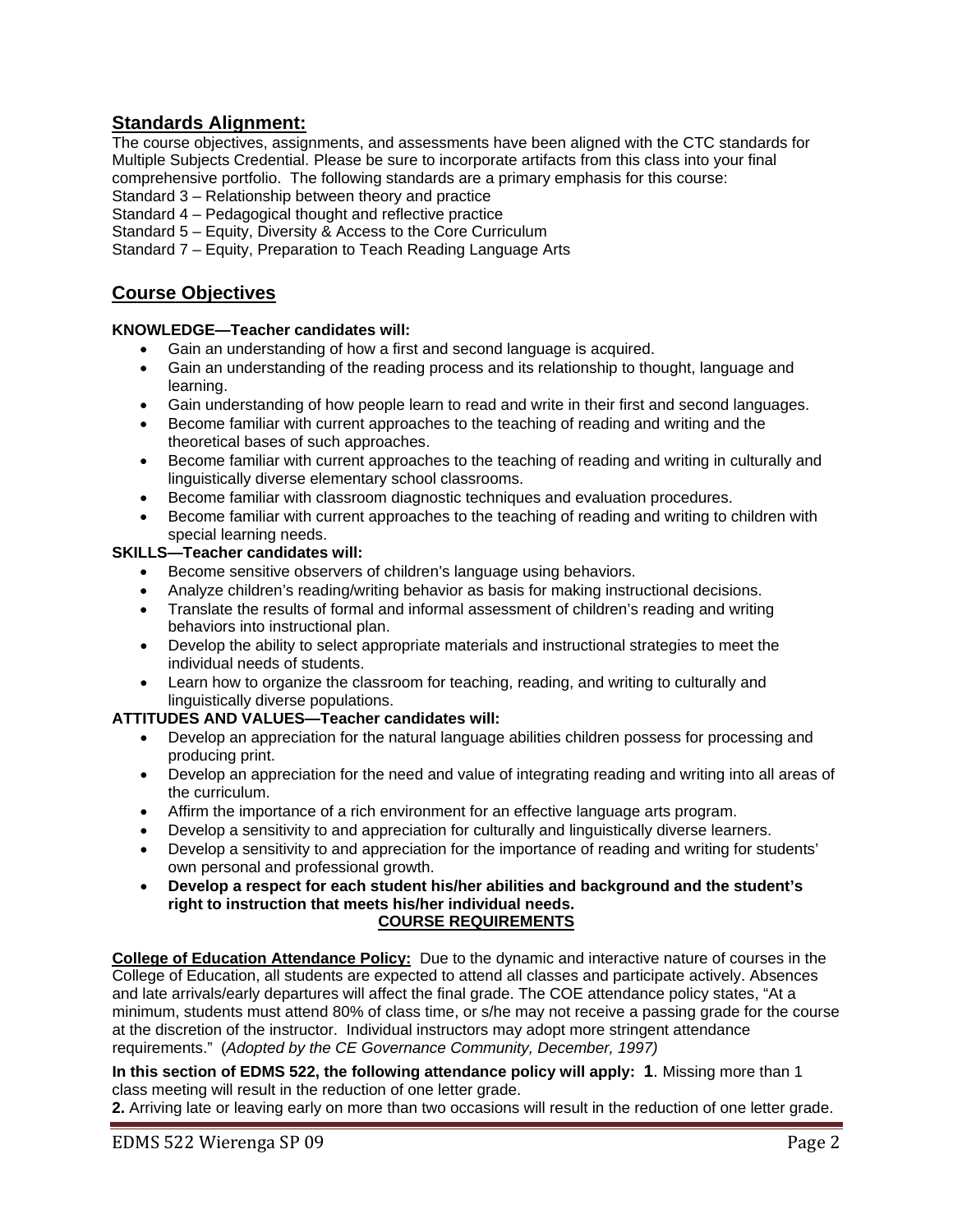**3.** Illness and emergency circumstances will be considered/negotiated on a case-by-case basis. *Please notify the instructor in writing (email) as soon as possible* so that handouts can be saved for you. These measures should not be considered punitive, as students are expected to establish appropriate personal, academic and career-ladder priorities. Therefore these measures should be viewed as taking appropriate individual responsibility for one's own learning in a democratic, collaborative and reciprocallearning environment.

Because this course is part of an accredited program that leads to professional certification, students are expected to demonstrate behavior consistent with a professional career. In particular students must: **1. Complete all assignments on time**. Late assignments will receive a 20% reduction in points for each day late. Occasionally a student may be asked to revise an assignment. If so, the revised work must be submitted no later than one week after it was returned *and may not be eligible for full credit*. If you are absent when an assignment is due, you may submit the work via email (except for Physical Model) so that it is not counted late. Receipt of the assignment will be returned by the instructor.

**2. Interact professionally and collaborate responsibly with your colleagues**. Teacher education is a professional preparation program and students will be expected to adhere to standards of dependability, academic honesty and writing achievement.

*Illness and emergency circumstances will be considered/negotiated on a case-by-case basis.* **These measures should not be considered punitive, as students are expected to establish appropriate personal, academic and career-ladder priorities. Therefore these measures should be viewed as taking appropriate individual responsibility for one's own learning in a democratic, collaborative and reciprocal-learning. Should students have extenuating circumstances, please contact the instructor as soon as possible.** 

### **Student Participation**

 **should be prepared to discuss readings individually or in variously structured groups.** The degree The course deals with complex material processed in a variety of ways. Structured interactions, group processes, oral presentations, guided discussion of readings, and self-disclosure exercises are the norm. **Students are expected to have read assigned materials by the date indicated in the syllabus, and**  of your engagement in these processes forms the basis for points assigned. Due to the fast paced and highly interactive nature of the course, regular attendance and full participation are expected: teaching and learning is difficult (if not impossible) if one is not present for and engaged in the process.

### **Teacher Performance Expectations (TPE) Competencies**

This course is designed to help teachers seeking the Multiple Subjects Credential to develop the skills, knowledge, and attitudes necessary to assist schools and districts in implementing effective programs for students. The successful candidate will be able to merge theory and practice in order to realize a comprehensive and extensive educational program for all students. The following TPE's are primarily addressed in this course:

### Primary Emphasis

TPE 3-Interpretation and Use of Assessments

 TPE 8-Learning About Students

# **California Teacher Performance Assessment (CalTPA)**

Beginning July 1, 2008 all California credential candidates must successfully complete a state-approved system of teacher performance assessment (TPA), to be embedded in the credential program of preparation. At CSUSM this assessment system is called the CalTPA or the TPA for short.

To assist your successful completion of the TPA a series of informational seminars are offered over the course of the program. TPA related questions and logistical concerns are to be addressed during the seminars. Your attendance to TPA seminars will greatly contribute to your success on the assessment.

Additionally, COE classes use common pedagogical language, lesson plans (lesson designs), and unit plans (unit designs) in order to support and ensure your success on the TPA and more importantly in your credential program.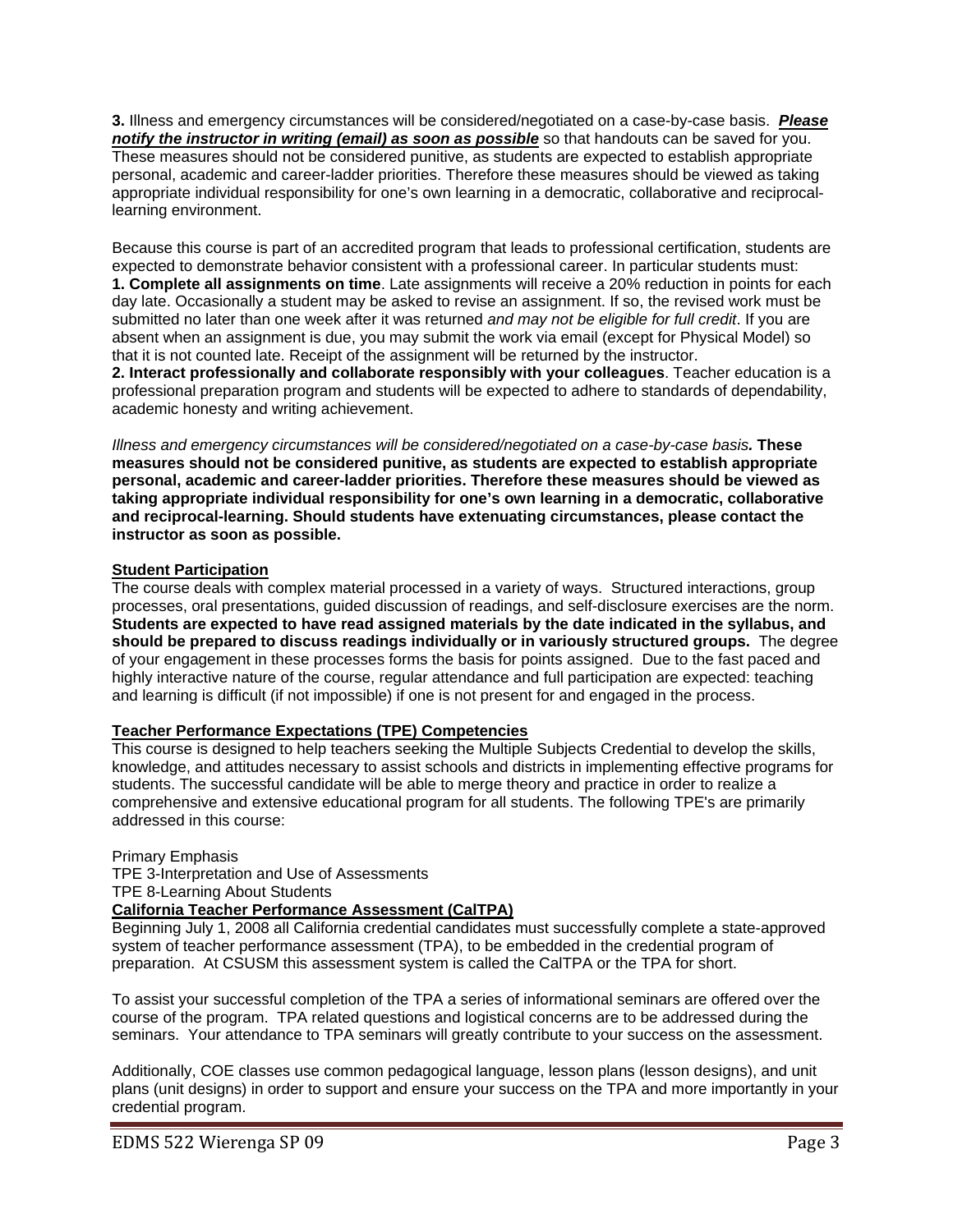The CalTPA Candidate Handbook, TPA seminar schedule, and other TPA support materials can be found on the COE website provided at the website provided: http://www.csusm.edu/coe/CalTPA/ProgramMaterialsTPA.html

### GENERAL CONSIDERATIONS

### **Outcomes and Standards**

The context for, and scope of this course is aligned with standards for the Cross-cultural Language and Academic Development (CLAD) endorsement, as articulated by the California Commission on Teacher Credentialing (CTC), and as approved by the faculty of the College of Education in development of the program approval documents. Further consideration has been given to the alignment of standards for multicultural education as articulated by the National Council for Accreditation of Teacher Education (NCATE), the Interstate New Teacher Assessment and Support Consortium (INTASC), and the National Board for Professional Teaching Standards (NBPTS). Emphasis is placed on learning outcomes (what you know and can demonstrate) rather than on inputs (putting in "seat time", meeting minimum criteria for assignments, checking off tasks and activities), and how these outcomes correspond to your potential to enhance student learning as a new teacher.

### **Authorization to Teach English Learners**

This credential program has been specifically designed to prepare teachers for the diversity of languages often encountered in California public school classrooms. The authorization to teach English learners is met through the infusion of content and experiences within the credential program, as well as additional coursework. Students successfully completing this program receive a credential with authorization to teach English learners. *(Approved by CCTC in SB 2042 Program Standards, August 02)* 

### **CSUSM Academic Honesty Policy**

"Students will be expected to adhere to standards of academic honesty and integrity, as outlined in the Student Academic Honesty Policy. All written work and oral assignments must be original work. All ideas/materials that are borrowed from other sources must have appropriate references to the original sources. Any quoted material should give credit to the source and be punctuated with quotation marks.

Students are responsible for honest completion of their work including examinations. There will be no tolerance for infractions. If you believe there has been an infraction by someone in the class, please bring it to the instructor's attention. The instructor reserves the right to discipline any student for academic dishonesty in accordance with the general rules and regulations of the university. Disciplinary action may include the lowering of grades and/or the assignment of a failing grade for an exam, assignment, or the class as a whole."

### **Appeals**

Every student has the right to appeal grades, or appeal for redress of grievances incurred in the context of any course. Disputes may be resolved informally with the professor, or through the formal appeal process. For the latter, consult Dr. Patricia Prado-Olmos, Associate Dean.

**Students with Disabilities Requiring Reasonable Accommodations** Every student has the right to equitable educational consideration and appropriate accommodation. Students having differing ability (mobility, sight, hearing, documented learning challenges, first language/English as a second language) are requested to contact the professor at the earliest opportunity. Every effort will be made to accommodate special need. Students are reminded of the availability of Disabled Student Services, the Writing Center, technology assistance in the computer labs, and other student support services available as part of reasonable accommodation for special needs students.

Students are approved for services through the Disabled Student Services Office (DSS). This office is located in Craven Hall 5205, and can be contacted by phone at (760) 750-4905, or TTY (760) 750-4909. Students authorized by DSS to receive reasonable accommodations should meet with their instructor during office hours or, in order to ensure confidentiality, in a more private setting.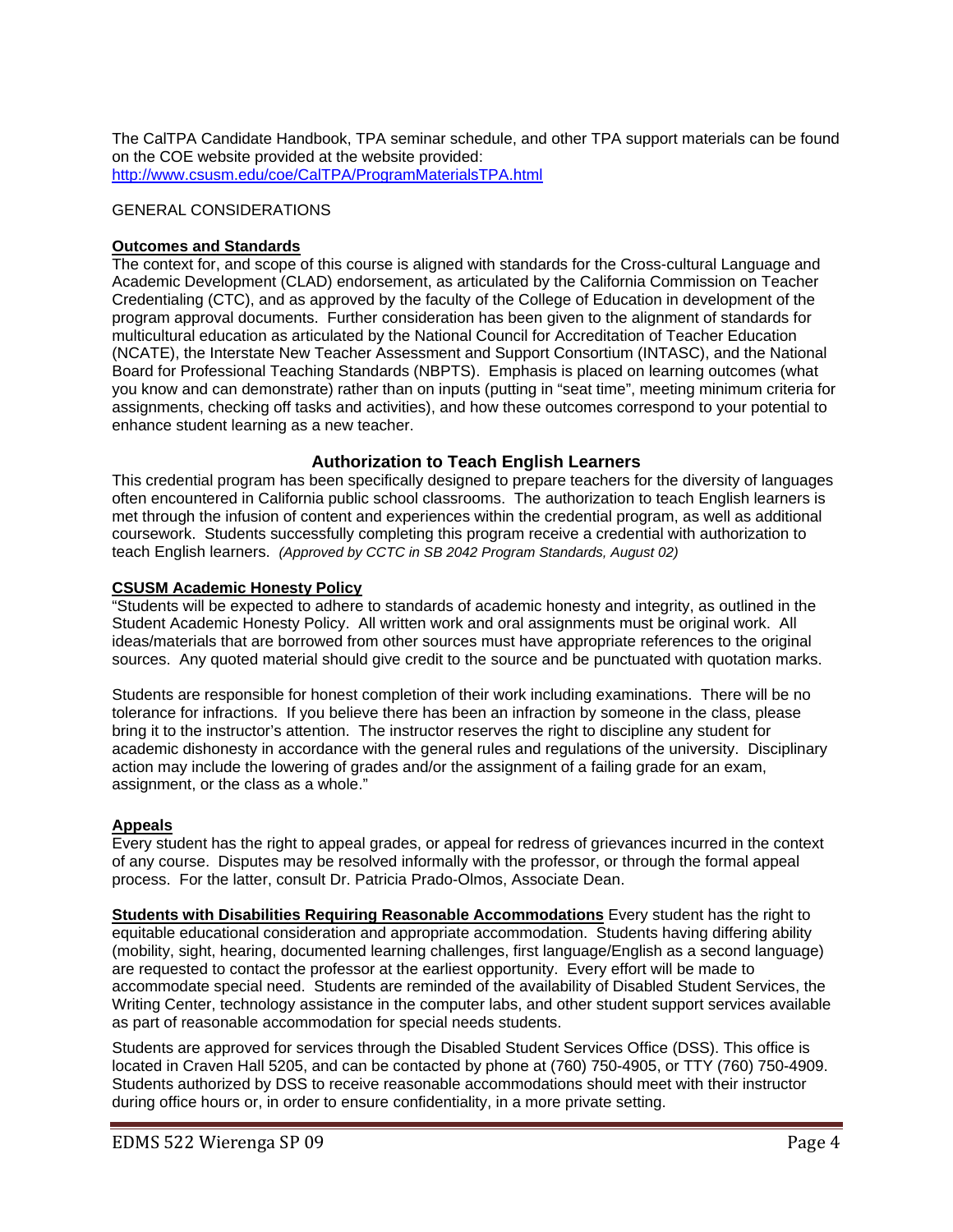**Writing:** In keeping with the All-University Writing Requirement, all 3 unit courses must have a writing component of at least 2,500 words (approximately 10 pages) which can be administered in a variety of ways. Writing requirements for this course will be met as described in the assignments.

### **Plagiarism**

 of the course. As an educator, it is expected that each student will do his/her own work, and contribute equally to group projects and processes. Plagiarism or cheating is unacceptable under any circumstances. If you are in doubt about whether your work is paraphrased or plagiarized see the Plagiarism Prevention for Students website **http://library.csusm.edu/plagiarism/index.html**. If there are questions about academic honesty, please consult the University catalog. All work submitted for this course should reflect students' efforts. When relying on supporting documents authored by others, cite them clearly and completely using American Psychological Association (APA) manual, 5<sup>th</sup> edition. Failure to do so may result in failure

### **Electronic Communication Protocol (E-mail & Online Discussion Protocol)**

Email & On-Line Discussion Protocol: Electronic correspondence (e-mail and on-line discussion) is a part of your professional interactions. If you need to contact the instructor or other students, e-mail is often the easiest way to do so. It is my intention to respond to all received e-mails in a timely manner. Please be reminded that e-mail and on-line discussions are a very specific form of communication, with their own form of nuances and meanings. For instance, electronic messages sent with all upper case letters, major typos, or slang; often communicate more than the sender originally intended. With that said, please be mindful of all e-mail and on-line discussion messages you send, to your colleagues, to faculty members in the College of Education, or to persons within the greater educational community. All electronic messages should be crafted with professionalism and care.

Things to consider:

- Would I say in person what this electronic message specifically says?
- How could this message be misconstrued?
- Does this message represent my highest self?
- Am I sending this electronic message to avoid a face-to-face conversation?

In addition, if there is ever a concern with an electronic message sent to you, please talk with the author in person in order to correct any confusion.

All electronic messages should be crafted with professionalism and care. For more guidance see Core Rules of Netiquette at *http://www.albion.com/netiquette/corerules.html.* 

# **COURSE REQUIREMENTS**

### **Required Texts**

- • California Department of Education. (1999). *Reading Language Arts Framework for California Public Schools: Kindergarten through grade twelve.* Available on-line.
- Johns, J. (2000). *Basic Reading Inventory: Pre-primer through Grade Twelve and Early Literacy Assessments. 9th Edition.* Kendall-Hunt.
- Flint, A. S. (2008). *Literate Lives: Teaching Reading and Writing in Elementary Classrooms.* John Wiley & Sons, Inc.
- Zarrillo, J. J. (2002). *Ready for RICA: A test preparation guide for California's Reading Instruction Competence Assessment.* Merrill Prentice Hall.(packaged as one).
- • Quiocho, A. and Ulanoff, S. (2009). *Differentiated Literacy Instruction for English Language Learners*. Allyn & Bacon.

### **Recommended Texts**

- Culham, R. (2003) *6+1 Traits of Writing: The Complete Guide Grades 3 and Up*. Northwest Regional Educational Laboratory
- Fletcher, R. (1996) A Writer's Notebook: Unlocking the Writer Within You. Harper Trophy.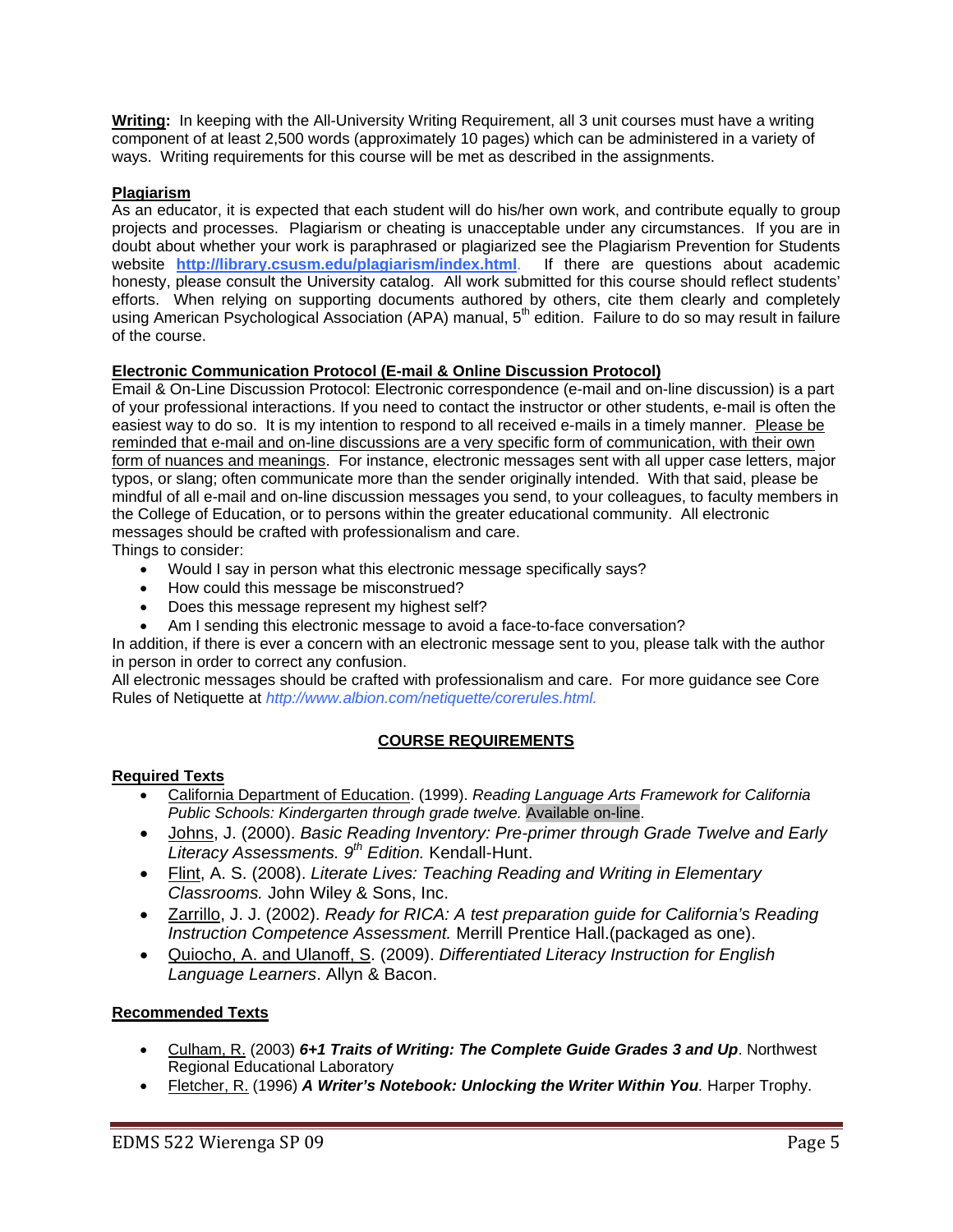**NOTE:** Assigned texts and readings **MUST** be brought to class sessions according to the course schedule.

**Other Materials:** You will need a composition book to be used as a writer's notebook for this course. Additional children's literature will be introduced during the course.

### **Grading Policy**

All students will come prepared to class; readings and homework assignments are listed on the dates on which they are due. All required work is expected to be on time. One grade level will be deducted for each late assignment (e.g., an "A" assignment that is submitted late will be marked down to a "B"). Unless prior instructor approval is secured, assignments will not be accepted three class sessions after which they are due. Exceptions will be handled on a case-by-case basis, as determined by the instructor.

### **Grading Emphasis**

It is expected that students will proofread and edit their assignments prior to submission. Students will ensure that the text is error-free (grammar, spelling), and ideas are logically and concisely presented. The assignment's grade will be negatively affected as a result of this oversight. Each written assignment will be graded approximately 80% on content and context (detail, logic, synthesis of information, depth of analysis, etc.), and 20% on mechanics (grammar, syntax, spelling, format, uniformity of citation, etc.). All citations, where appropriate, will use American Psychological Association (APA) format. Consult American Psychological Association (APA) Manual, 5<sup>th</sup> edition for citation guidance.

Grading will also include a component of "professional demeanor." Students will conduct themselves in ways that are generally expected of those who are entering the education profession. This includes but is not limited to:

- On-time arrival to all class sessions;
- Advance preparation of readings and timely submission of assignments;
- Respectful participation in all settings (e.g., whole group, small group, in/outside of class);
- Carefully considered, culturally aware approaches to solution-finding.

The following grading scale will be used:

| 93 – 100  |    | $75 - 79$    | C+ |
|-----------|----|--------------|----|
| $90 - 92$ | А- | $72 - 74$    | C. |
| 88 – 89   | B+ | $70 - 71$    | C- |
| 83 – 87   | R  | $60 - 69$    | D  |
| $80 - 82$ | в- | $59 -$ below | F  |
|           |    |              |    |

### **COURSE ASSIGNMENTS/POINTS POSSIBLE**

| <b>Total</b>                                                        | 100 points |
|---------------------------------------------------------------------|------------|
| Professional Disposition (Attendance/Participation/Professionalism) | 10 points  |
| RICA Games (small group)                                            | 10 points  |
| Case Study (independent)                                            | 40 points  |
| Writers' Workshop (independent)                                     | 10 points  |
| Writing Strategy Lesson Plan (independent or partner)               | 15 points  |
| Reading Reflections (independent)                                   | 15 points  |

**Please note assignments are due whether or not you are present in class that day. On the required due date, turn in your assignment to WebCT. A hard copy of certain assignments needs to be turned in to class. Please refer to the class schedule for this information.**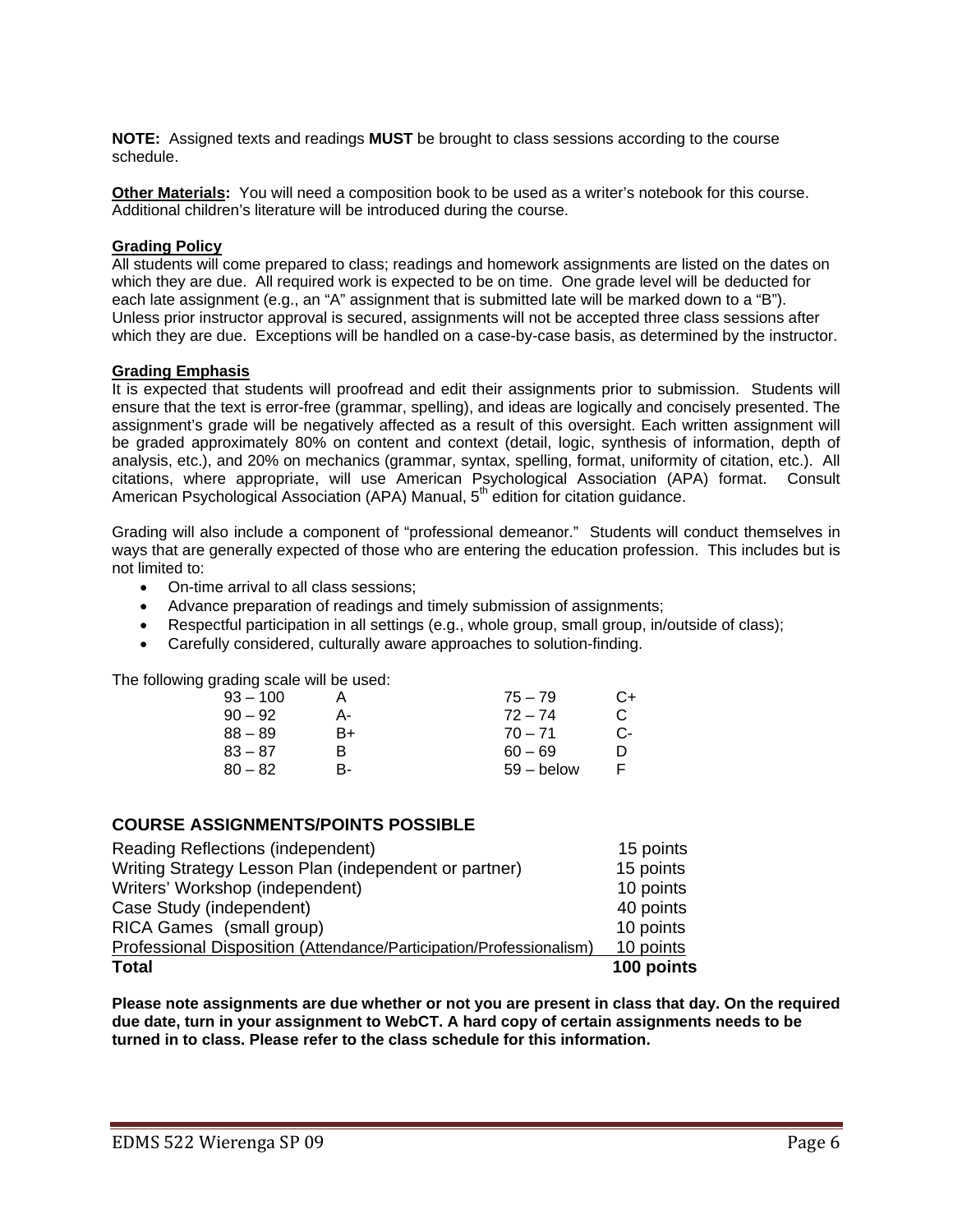**While this syllabus is carefully planned, it may be modified at any time in response to the needs and interests of the class.** 

### **Course Outline EDMS 522 BRING BOOKS TO EVERY CLASS SESSION (While this schedule is carefully planned, it may be modified at any time.)**

| <b>Date</b>                        | <b>Topic</b>                                                                             | <b>Readings/Assignments Due</b>                                   |
|------------------------------------|------------------------------------------------------------------------------------------|-------------------------------------------------------------------|
| <b>Session 1</b>                   | Course Overview                                                                          | <b>BRING SYLLABUS!</b>                                            |
| January 26                         | Connecting 521 with 522                                                                  | Bring Assessment Grid from 521 course!                            |
|                                    | Assessment                                                                               | Select Lit. Circle Book (sign up)                                 |
|                                    | Assessment/Case Study<br>$\bullet$                                                       | Writing Strategy Lesson Plan                                      |
|                                    | Miscue Analysis<br>$\bullet$                                                             | Workshop: bring CA LA Frameworks                                  |
|                                    | <b>Writing Strategies</b><br>$\bullet$<br>What is a Writer's Notebook & how<br>$\bullet$ | (A Writer's Notebook Fletcher)                                    |
|                                    | will this benefit me & my students?                                                      | Literacy Case Study Handbook (print<br>copy from WEbCT)           |
|                                    |                                                                                          | Johns 1,2,3 (How to determine reading levels)                     |
|                                    | Jan. 29 TPA Task 3 (Assessment) seminar 4-5:30                                           | <b>Search for Case Study Subject (permission)</b>                 |
| <b>Session 2</b>                   | Assessment: Case Study<br>$\bullet$                                                      | Johns                                                             |
| *February 6                        | The Writing Process/Writers'<br>$\bullet$<br>Workshop                                    | 6+1 Traits: (Intro pp. 7-19)                                      |
| <b>FRIDAY</b><br>(switch with 544) | <b>Writing Strategies</b>                                                                | Flint 5 (Literacy Programs & Approaches)                          |
|                                    |                                                                                          | Student selected for CASE STUDY begin assessing                   |
|                                    |                                                                                          | Flint 11 (Non-fiction & Electronic Media)                         |
|                                    | Reading/Writing in content areas                                                         | Zarillo 9 (Content Area Literacy)                                 |
|                                    |                                                                                          | <b>DUE:</b> Reading Reflection 1                                  |
| <b>Session 3</b>                   | Intro to literature Circles<br>$\bullet$                                                 | Flint 10                                                          |
| February 9                         |                                                                                          | (Facilitating Meaningful Literature Discussions)                  |
|                                    |                                                                                          | Video: Strategies That Work                                       |
|                                    |                                                                                          | <b>DUE:</b> Reading Reflection 2                                  |
|                                    | Integrating R&W with oral language<br>$\bullet$                                          | Zarillio 11 Support Reading Oral & Written Language               |
|                                    | & writing                                                                                | Development<br>Bring draft of writing piece<br>٠                  |
|                                    | Introduction to RICA Games                                                               | Read Lit Circle Book/Print roles WebCT                            |
|                                    |                                                                                          |                                                                   |
|                                    | 2/12 TPA Task 3 due                                                                      |                                                                   |
| <b>Session 4</b><br>February 16    | Independent Reading<br>$\bullet$<br><b>Writing Strategy</b>                              | Zarillo 10 Student Independent Reading                            |
|                                    | Lesson/Presentations Due bring                                                           | Read Lit Circle Book: Decide on                                   |
|                                    | hard copy/rubric/publish on WebCT                                                        | chapter to process                                                |
|                                    | RICA Warm up                                                                             | Zarillo 12 Vocabulary Development                                 |
|                                    | Vocabulary                                                                               |                                                                   |
|                                    |                                                                                          | Quiocho 6 REVIEW (Strategies that Count)<br>Read Lit. Circle book |
|                                    |                                                                                          | <b>DUE:</b> Reading Reflection 3                                  |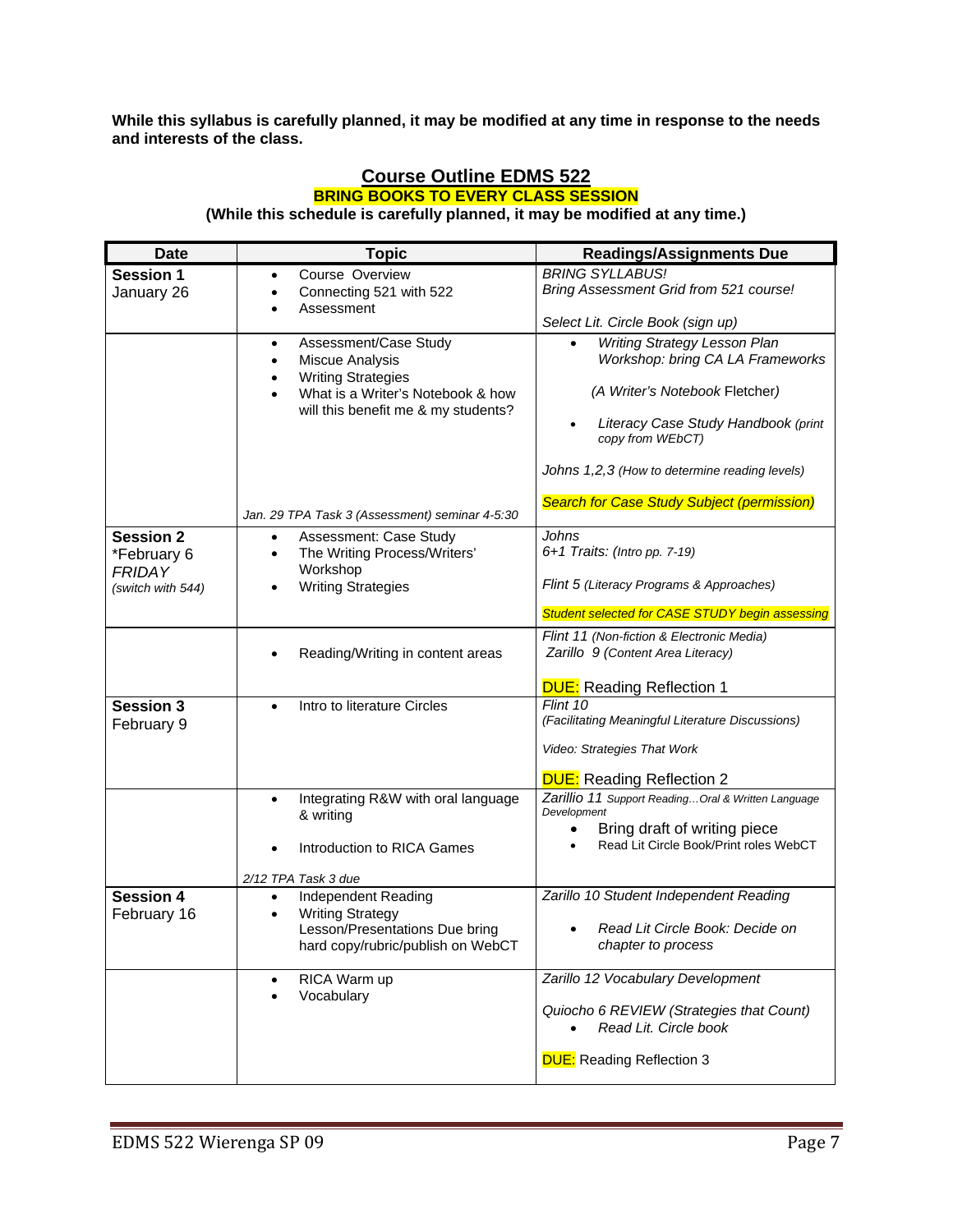| <b>Session 5</b><br>February 23 | Field Trip Visit to Joli Ann Elementary<br>School,<br>653 Poinsetta Avenue<br>Vista, CA 92801<br>Ph: 760-290-2888<br>San Marcos Unified School District<br>Principal: Eric Forseth<br>Focus on: Intervention/Inclusion/EL<br>Learners | Flint 12 (Struggling Readers & Writers)<br>Visit school site from 9-11, lunch, then back to<br>CSUSM campus by 12:30 p.m.                                                                                          |
|---------------------------------|---------------------------------------------------------------------------------------------------------------------------------------------------------------------------------------------------------------------------------------|--------------------------------------------------------------------------------------------------------------------------------------------------------------------------------------------------------------------|
|                                 | What are interventions?<br>$\bullet$                                                                                                                                                                                                  | Writers' Workshop reflection due<br><b>Writing Piece Due</b><br><b>DUE:</b> Reading Reflection 4                                                                                                                   |
| <b>Session 6</b><br>March 2     | Literary Response & Analysis<br>$\bullet$<br>Literature Circles experience<br>$\bullet$<br><b>Writing Strategy</b><br>Lesson/Presentations Due bring<br>hard copy/rubric/publish on WebCT                                             | Zarillo 8 (Literary Response)<br><b>LITERATURE CIRCLE ROLE DUE:</b><br>Complete lit. circle role, bring hard<br>copy to class & submit to WebCT                                                                    |
|                                 | Assessment data collected:<br>$\bullet$<br>Now what do I do?<br>Case Study workshop<br>RICA games workshop                                                                                                                            | Bring all case study data, work with<br>classmates to analyze assessment data,<br>identify patterns, and write up instructional<br>recommendations.<br><b>Bring Johns book</b><br><b>DUE:</b> Reading Reflection 5 |
| Session 7<br>March 9            | Case Study Round Table<br>Preparing for RICA                                                                                                                                                                                          | No readings<br><b>DUE: CASE STUDY</b><br>Bring hard copy of case study to class with<br>appendix/submit to WebCT                                                                                                   |
|                                 | Literacy Cafe<br>Interactive experience revision process<br><b>RICA Games Event</b><br>Evaluation of Instructor                                                                                                                       | RICA Games activities: 1 group member<br>publish copy/submit on webct                                                                                                                                              |

# **ASSIGNMENTS**

# 9 **READING REFLECTIONS (15 points total)**

It is expected that everyone will understand all the readings and will come to class prepared to discuss them. Write at least 3 comments or questions from the readings for that session. **Do not summarize**. Please give thoughtful reactions, responses, and reflections (one paragraph). They should show that you have done the reading. If the readings are from more than one book, try to comment on more than one book. We will use these as the basis of our discussion at the beginning of some classes. Therefore, you must bring a *hard copy* to each class as well as submit them on WebCT. They will be due to WebCt by the start of each class session and I will collect them each session. No points will be given if they are turned in late.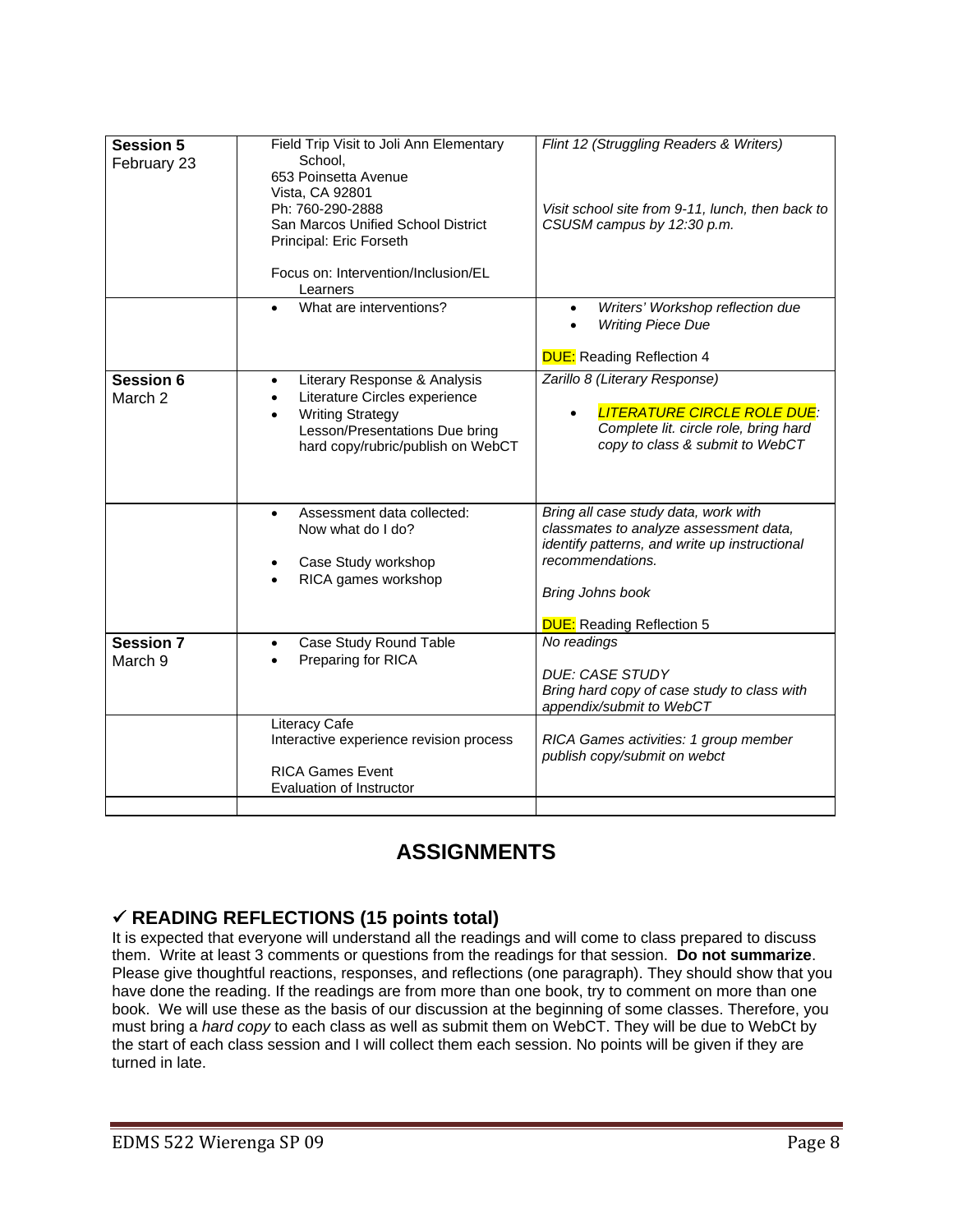# 9 **WRITING STRATEGY LESSON PLAN (15 points)**

### Overview:

Individually or with a partner, write and present a WRITING strategy lesson plan that is *active, interesting, meaningful and accessible* to diverse students. It can be a mini-lesson, direct instruction, inquiry, or any format you choose. Choose a writing standard for your grade level to guide your objectives. Sample lessons might include:

- Using graphic organizers to write
- Writing an engaging opening
- Using a piece of literature as a model for writing
- Making transitions between paragraphs
- Developing characters
- Developing a central idea
- Editing writing
- Peer response/conferencing
- Strategies specific to a particular genre (response to literature, persuasion, etc.)

### What to Do (follow the format learned in your EDMS 511 course for lesson plan writing): What To Do:

Select one of the instructional strategies from the Lesson Plan assigned in 511, and present it to the class as a mini-lesson. The mini-lesson should have an Into, Through, and Beyond.

### **Use this template for your mini-lesson:**

### Lesson Design by

| Title of the Lesson:                                                                   |
|----------------------------------------------------------------------------------------|
| Grade Level:                                                                           |
| <b>CA Content Standard (s):</b>                                                        |
| <b>Learning Goal (s)-Objectives</b>                                                    |
| (Cognitive, Affective, Psychomotor, Language)                                          |
| Students will:                                                                         |
| <b>Instructional Strategies</b> *(See Below)                                           |
| <b>INTO</b>                                                                            |
|                                                                                        |
| <b>THROUGH</b>                                                                         |
|                                                                                        |
| <b>CLOSURE</b>                                                                         |
|                                                                                        |
| <b>BEYOND</b>                                                                          |
|                                                                                        |
| Differentiation Strategies for ELL students and students with special needs:           |
| (Content-Process-Product)                                                              |
| Assessment(s):                                                                         |
| (Describe and state if it is Entry Level, Formative-Progress Monitoring, or Summative) |
| Rationale:                                                                             |
| (Explain why you chose these strategies, groupings, etc)                               |

### **\* Instructional Strategies**

### • **INTO**

Write a brief paragraph that describes what you will do prior to teaching the lesson to connect to students' prior knowledge and to engage them in the topic.

Describe Instructional Strategies

Describe Student Activities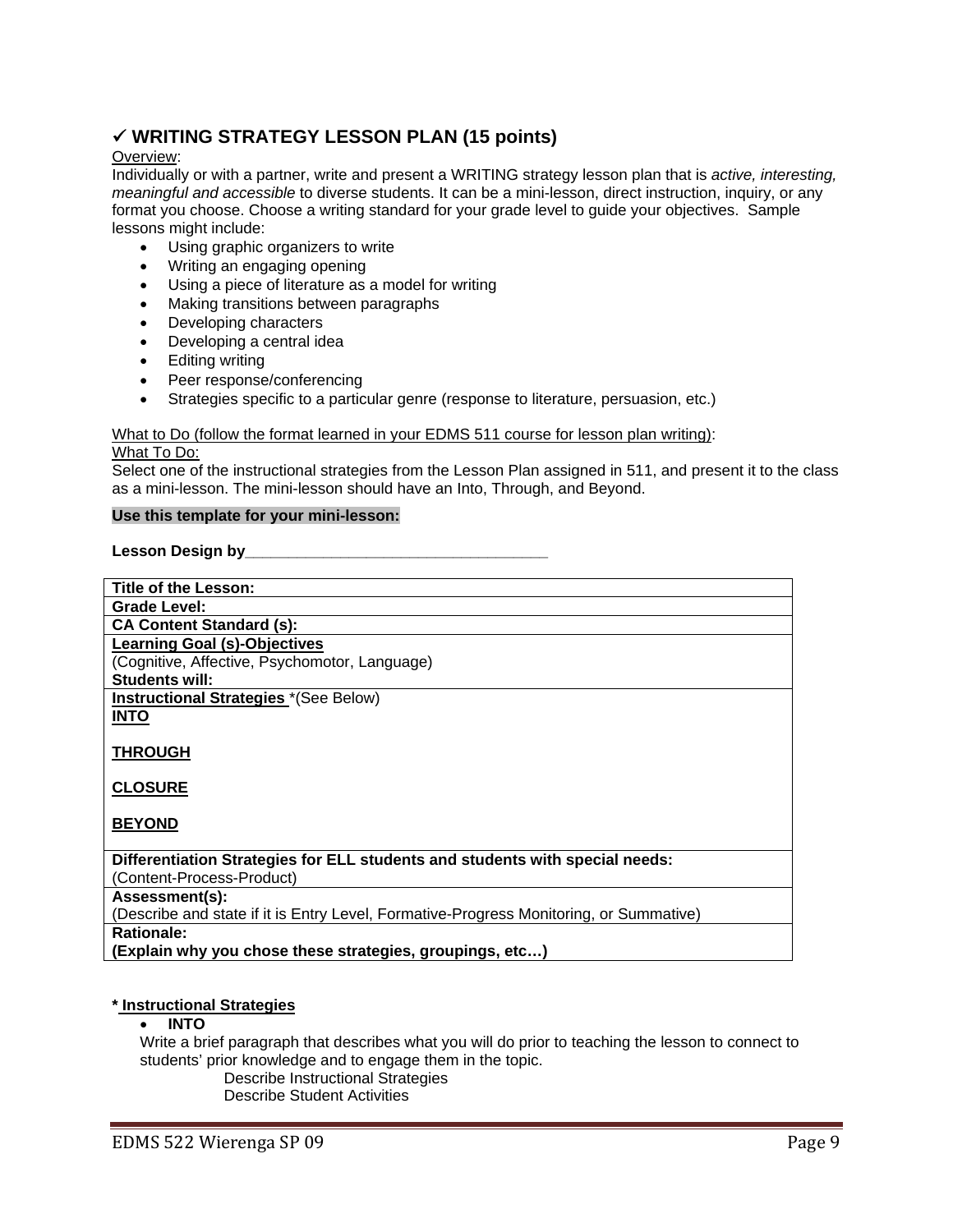### • **THROUGH**

Write a detailed instructional plan of what you will do when teaching the reading lesson. What will you do for each of the following steps of instruction?

- o Modeled instruction: ("I do")
	- Describe Instructional Strategies Describe Student Activities
- o Shared instruction: ("We do") Describe Instructional Strategies Describe Student Activities
- o Guided instruction ("You do") Describe Instructional Strategies Describe Student Activities

### • **CLOSURE**

Write a brief paragraph that describes how you will end the lesson

### **BEYOND**

Write a brief paragraph that describes how you want students to apply what you have taught them to do in this lesson as they continue reading in the overall reading unit you have chosen. How will you reinforce and review the key concepts and skills of this lesson so that they continue applying them?

# 9 **Writers' Workshop (10 points)**

### Overview:

hard copy of each to class to share with peers. Please staple the two together. In EDMS 522, we concentrate on writing as part of balanced literacy. This assignment emphasizes the nature of writing and how it relates to student performance. DO NOT BEGIN THIS ASSIGNMENT UNTIL IT IS DISCUSSED IN CLASS! You will submit your final writing piece and reflection to WebCT and bring a

### What to do:

In class we explore some topics about which to write. Using the writer's workshop model, you will develop a short (1 page) piece of writing. Bring your draft to class, and we will have conferences about it.

After you finish, **reflect** upon and write about your own writing process. Please consider the following when you write your reflection:

- Use the 6 traits rubric to score your writing. In your reflection, tell how you scored yourself for each trait and why. Be specific with evidence from you piece for each trait.
- How did you get started? What was it like writing the first draft?
- What was difficult for you? What was easy?
- What kinds of decisions did you have to make in the writing?
- Did you consider your audience? Who was your audience?
- What did you learn about fostering student's writing through this experience?

# 9 **Case Study (40 points)**

In this assignment you will conduct a case study on one student in which you use literacy assessments data to develop a *reading* intervention. You will observe a student reading, conduct various assessments, interpret assessment data and use the data to develop an instructional strategy/intervention.

You will be taught how to conduct the assessments in class workshops. The Literacy Case Study Handbook (WebCT) and the Johns text contain the assessment tools. You will be asked to work with a student and to conduct assessments with this student. In order to analyze the data, you will be taught how to use the Data Analysis Grid (developed by Dr. Quiocho), which can be found in the Literacy Case Study Handbook.

Create a document that includes the Literacy Case Study cover page (below) and the 8 sections listed in the Case Study checklist. The Literacy Assessment Case Study document needs to be submitted to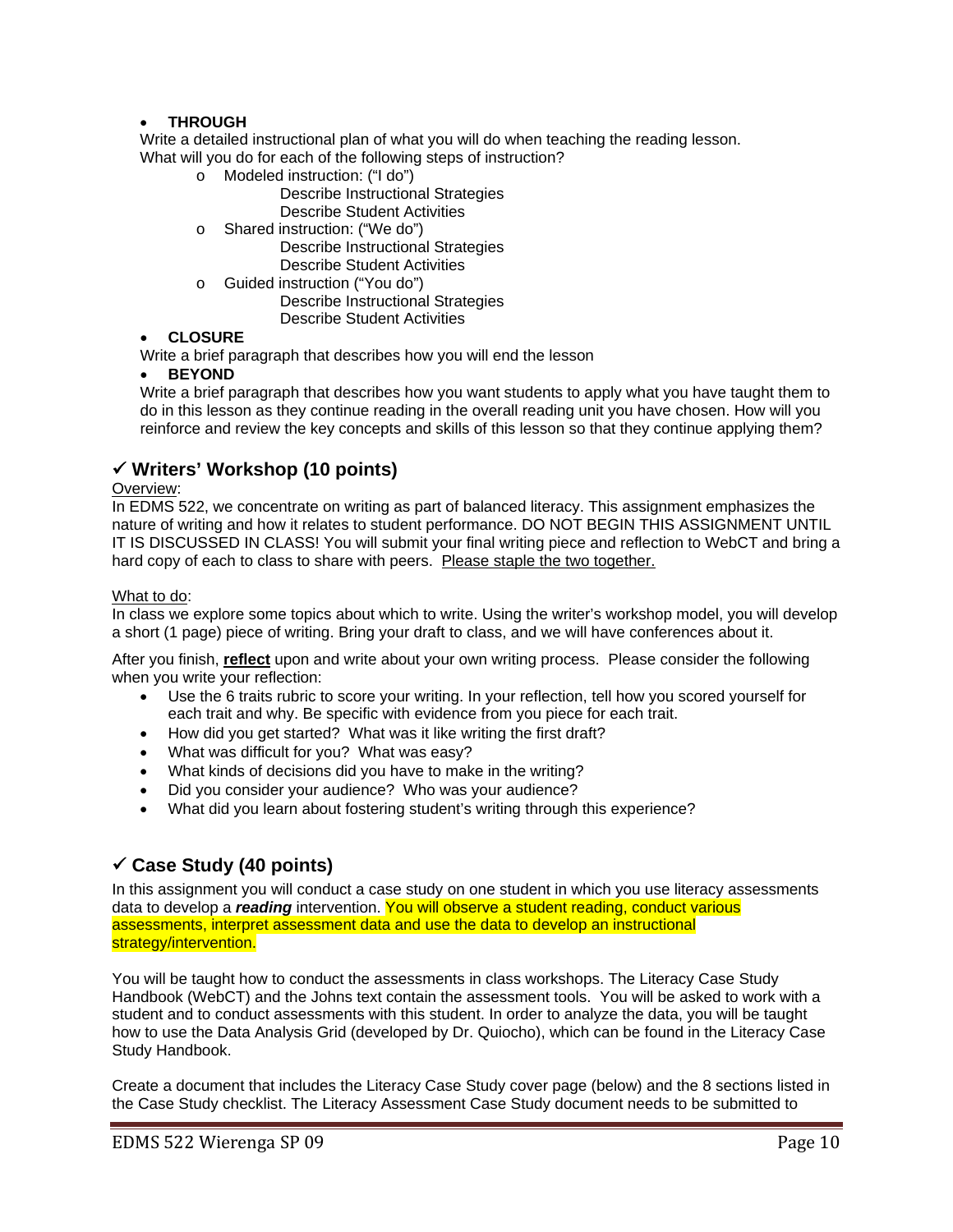WebCT6 on the due date. Submit the hard copy of your case study along with the appendix (your data assessment papers, student writing, etc) in class on the due date.

Important: Take notes as you work with your student. Include your anecdotal notes in the final appendix. For example, your student's behavior during the activity, reactions to the activity, comments, etc… and in your analysis of the student and in your design of an appropriate instructional plan. Record all the student's oral responses on tape. Don't try to assess the child in only one day. If you think the child is getting tired, stop the assessment for the day and pick up another day. An important part of the assessment is developing a rapport with the child in which s/he is comfortable to fully participate.

# **COVER PAGE**

### **LITERACY ASSESSMENT CASE STUDY**

**Name: Date:** 

### **Case study check list**

[ ] Student Profile (Learning about Student)

[ ] Reading Attitude Survey

[ ] Writing Sample Analysis

[ ] IRI Comprehension and Word Recognition Tables **\*** (use both expository & narrative passages)

[ ] One grid – Data Analysis Grid

[ ] Description of Student's Literacy strengths

[] Description of Student's Literacy needs

[ ] Description/Explanation of Instructional Strategy/ Intervention

### *(submit the above to WebCT)*

[ ] Add an Appendix section . It should be added to your hard copy that is turned in to the professor (not submitted electronically). Do NOT put the appendix in the document with the other sections of your case study. Your appendix includes all assessment forms and records what you used to conduct the case study,

[ ] Permission (consent) Form should be in the Appendix

NOTE:

[ ] The student you choose for the Literacy Case Study of a Reader must already be reading. It is recommended that s/he be in the upper elementary grades and be reading below his/her current grade level.

**\***Summarize the information gained from the Informal Reading Inventory and include the original data in an appendix.

# 9 **Professional Disposition (10 points)**

### Overview:

Grading in 522 includes a component of "professional disposition." Students in the College of Education conduct themselves in ways expected of those entering the profession. Disposition includes:

• General classroom attendance, promptness, and participation